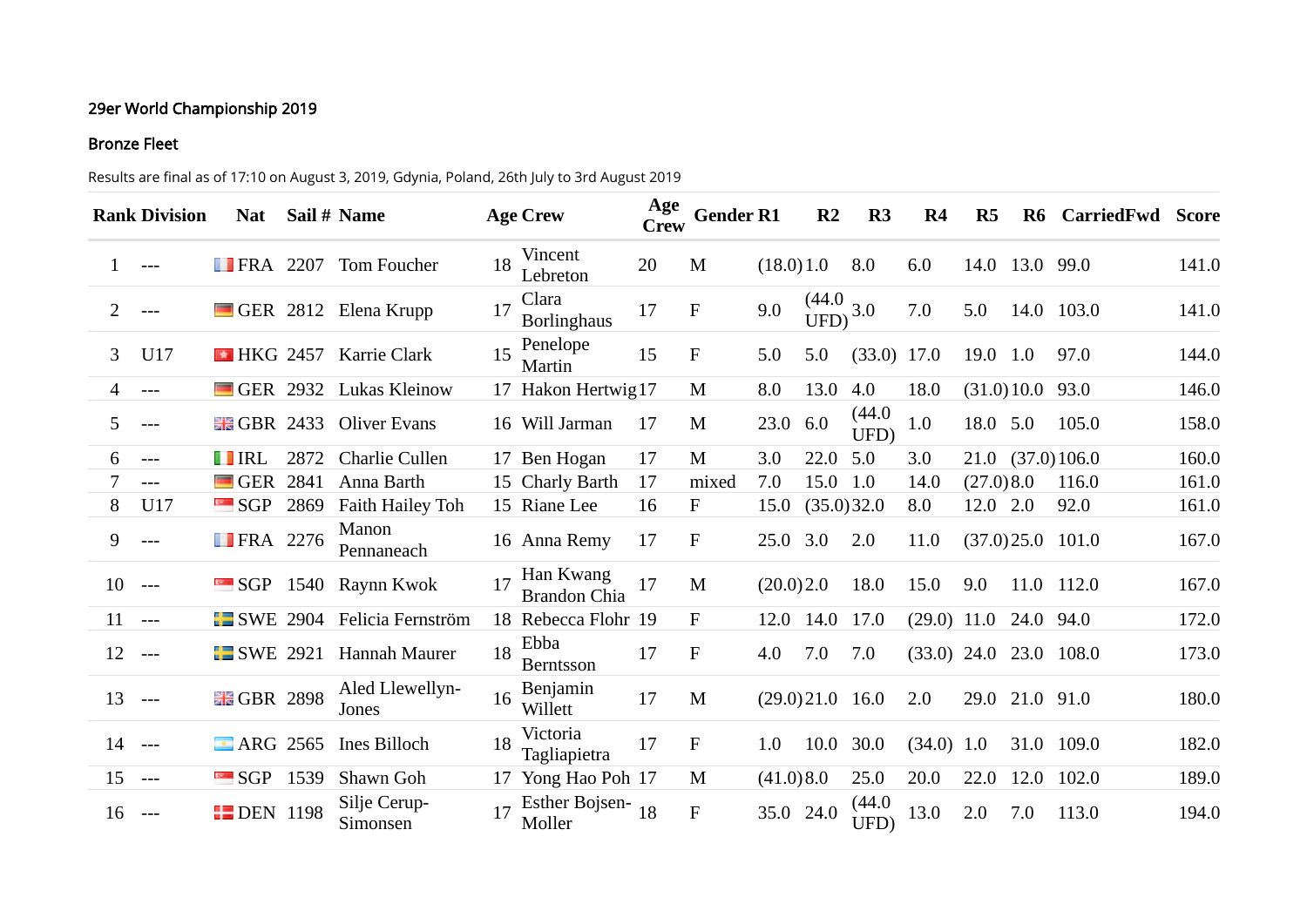|          | <b>Rank Division</b> | <b>Nat</b>                             |      | Sail # Name                        |    | <b>Age Crew</b>             | Age<br><b>Crew</b> | <b>Gender R1</b> |                | R <sub>2</sub>            | R <sub>3</sub>   | R <sub>4</sub>     | R <sub>5</sub> | ${\bf R6}$      | CarriedFwd         | <b>Score</b> |
|----------|----------------------|----------------------------------------|------|------------------------------------|----|-----------------------------|--------------------|------------------|----------------|---------------------------|------------------|--------------------|----------------|-----------------|--------------------|--------------|
| $17 - -$ |                      |                                        |      | I CAN 2604 Morgan Kittson          |    | 18 Adrianna Baird17         |                    | $\mathbf{F}$     | 13.0           | 19.0                      | 6.0              | (22.0)             | 15.0           |                 | 17.0 129.0         | 199.0        |
| 18       | $--$                 |                                        |      | <b>EDEN</b> 2697 Josefine Nojgaard | 18 | <b>Magnus</b><br>Pedersen   | 17                 | mixed            | 2.0            | 25.0 15.0                 |                  | 16.0               |                |                 | 38.0 (41.0) 104.0  | 200.0        |
| 19       | $---$                |                                        |      | ESP 1741 Marc Barber Ibiza         | 17 | Patrick Juan<br>Juan        | 18                 | M                |                | $(42.0)17.0$ 10.0         |                  | 5.0                |                |                 | 17.0 34.0 117.0    | 200.0        |
| 20       | U17                  | $\blacksquare$ CZE                     | 2283 | Michal Krsicka                     |    | 16 Lukas Krsicka 16         |                    | M                |                | 24.0 12.0                 | (44.0)<br>UFD)   | 35.0               | 6.0            | 28.0 95.0       |                    | 200.0        |
| 21       | $---$                | $\blacksquare$ FIN                     | 2032 | Lili Kotilainen                    |    | 18 Vilma Rikala             | 18                 | $\mathbf F$      | 26.0           | (30.0)29.0                |                  | 28.0               | 7.0            | 4.0             | 107.0              | 201.0        |
| 22       | $--$                 |                                        |      | RUS 2720 Victoria Liksanova 17     |    | Polina<br>Pereshivkina      | 18                 | ${\rm F}$        | 19.0           |                           | 26.0 (34.0) 31.0 |                    | 30.0           | 3.0             | 100.0              | 209.0        |
| 23       | $---$                | GER 2940                               |      | Elisa Groener                      | 16 | Carolina<br>Bergmann        | 17                 | $\mathbf F$      |                | 17.0 20.0                 | $(26.0)$ 25.0    |                    |                |                 | 13.0 19.0 118.0    | 212.0        |
| 24       | $- - -$              | $\blacktriangleright$ HKG 2943 Pei Yip |      |                                    |    | 17 Pasu Chu                 | 18                 | M                |                | 10.0 28.0                 | (44.0)<br>UFD)   | 12.0               | 36.0 9.0       |                 | 120.0              | 215.0        |
| 25       | ----                 | GER 2813                               |      | Johanna Von<br>Forstner            | 17 | Marla<br>Schneekloth        | 17                 | ${\rm F}$        |                | $(36.0)33.0$ 9.0          |                  | 10.0               |                | 26.0 26.0 111.0 |                    | 215.0        |
| 26       | $---$                | $R$ NOR 2497                           |      | Julie Sverdrup                     |    | 15 Vilde Pollen             | 18                 | F                | 11.0           | 9.0                       | 31.0             | 36.0               |                | (40.0)32.0      | 96.0               | 215.0        |
| 27       | $---$                | <b>ISV</b>                             | 2560 | Sarah Hardee                       |    | 19 Sophie Crosbie 18        |                    | $\mathbf F$      | 27.0           | (32.0)12.0                |                  | 9.0                |                | 16.0 22.0       | 132.0              | 218.0        |
| 28       | $---$                | ESP                                    | 1826 | Sara Cantero<br>Izquierdo          | 16 | Sara Ortega<br>Garcia-Tunon | 17                 | $\rm F$          | 32.0           | $\frac{(44.0)}{DSQ}$ 23.0 |                  | 27.0               | 8.0            | 6.0             | 128.0              | 224.0        |
| 29       | U17                  | <b>POL</b> 2794                        |      | Marceli<br>Mierzwicki              | 16 | Franciszek<br><b>Borys</b>  | 16                 | M                | 14.0           | 16.0 13.0                 |                  | (44.0)<br>DSQ)     |                |                 | 28.0 35.0 119.0    | 225.0        |
| 30       | $---$                | <b>HE GBR 2905</b>                     |      | <b>Elodie Edwards</b>              |    | 17 Hannah Morris 17         |                    | $\mathbf{F}$     | 6.0            | 11.0                      | (44.0)<br>UFD)   | 44.0<br><b>DNC</b> | 4.0            |                 | 36.0 125.0         | 226.0        |
| 31       | $---$                | $\blacksquare$ POL 2425                |      | Aleksandra<br>Wirzinkiewicz        |    | 15 Zuzanna Mróz 17          |                    | F                | 28.0           | 4.0                       | 27.0             | 30.0               |                |                 | $(34.0)15.0$ 127.0 | 231.0        |
| 32       | U17                  | $\blacksquare$ POL                     | 2426 | Magdalena Chyla                    |    | 16 Oliwia Jekiel 16         |                    | $\mathbf F$      | 21.0           | 27.0                      | 24.0             | (37.0)             | 25.0           |                 | 29.0 114.0         | 240.0        |
| 33       | U17                  | $\blacksquare$ GER 2315                |      | Sarah Springer                     |    | 15 Paula Becker 15          |                    | $\mathbf F$      | (44.0)<br>UFD) | 23.0 19.0                 |                  | 26.0               | 10.0           |                 | 42.0 121.0         | 241.0        |
| 34       | U17                  |                                        |      | GER 2246 Simon Heindl              |    | 14 Fynn Kaufhold 16         |                    | M                |                | 16.0 (44.0 11.0           |                  | 21.0               |                |                 | 43.0 43.0 110.0    | 244.0        |